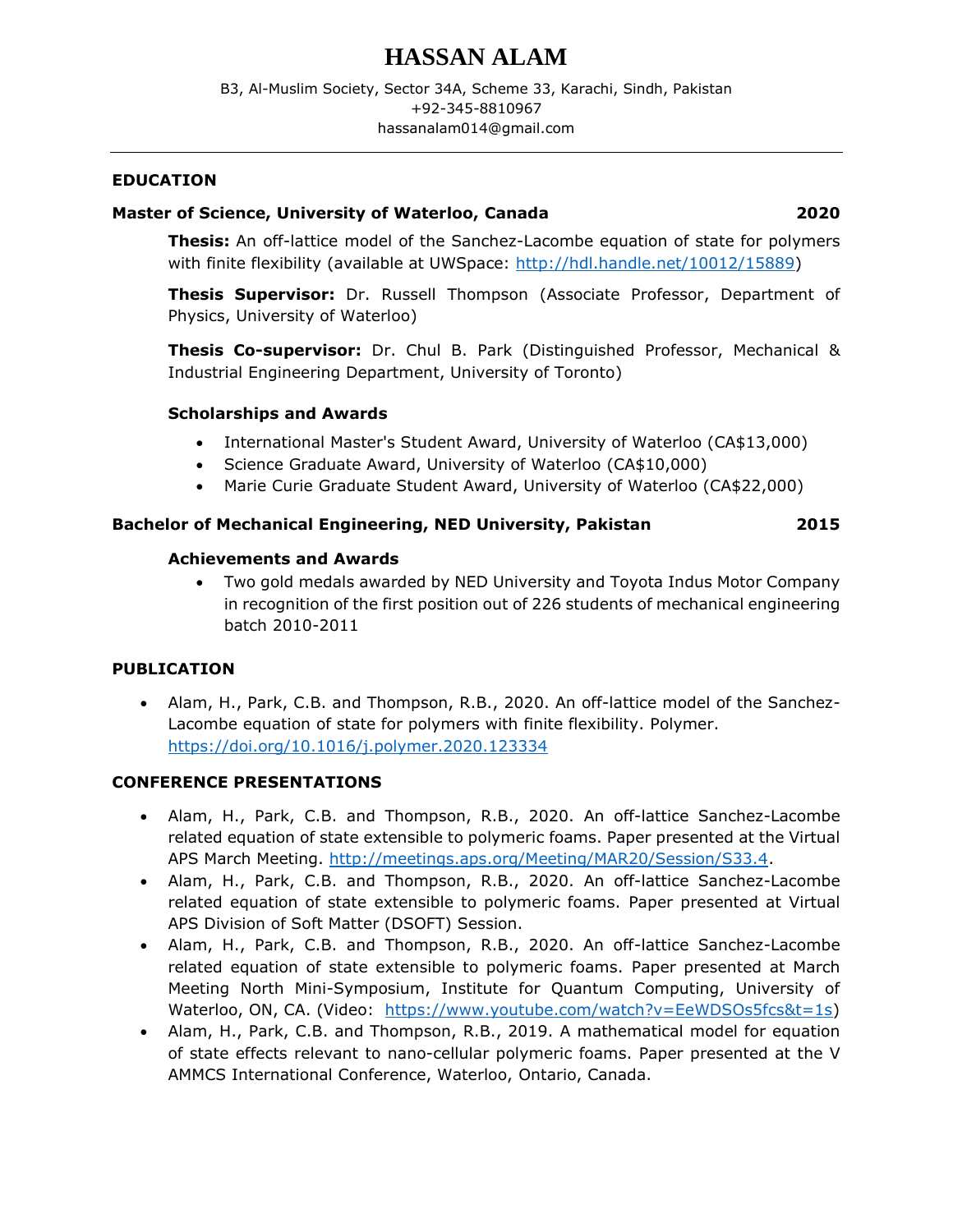# **RELEVANT EXPERIENCE**

# **Tutor, One Step Forward, Ontario, Canada January 21 – May 21**

# • Tutored an advanced engineering mathematics course to university students

• Course topics were ordinary differential equations, Laplace transforms, and numerical methods

# **Research Assistant, University of Waterloo May 18 – December 20**

- Identified problems in lattice-based models of polymer systems that are used to predict glass transition temperatures of polymers
- Proposed an off-lattice model of polymer systems by including finite flexibility in polymer molecules to predict glass transition temperatures of polymers
- Proved that the criterion for glass transition temperature calculations used by latticebased models is incorrect and proposed a new criterion
- Derived equations of state of polymer systems by using statistical mechanics
- Developed programs to regress phenomenological parameters of the off-lattice model
- Demonstrated that the predictions of glass transition temperature versus pressure behaviors by a lattice-based model are flawed and identified new types of glass transition temperature versus pressure behaviors
- Predicted retrograde vitrification in a binary polymer-solvent mixture

# **Teaching Assistant, University of Waterloo May 18 – December 20**

- Delivered tutorials by utilizing various teaching tools including the use of computeraided design (CAD) software to clarify 3D diagrams
- Asked thought-provoking questions to expand the critical thinking skills of students
- Polished MATLAB coding skills of students by marking 900 lab reports
- Coached students via online meetings in MS Teams

# **OTHER EXPERIENCE**

# **Assistant Manager, Hub Power Services Limited, Pakistan June 15 – April 18**

- Identified the root cause of the repetitive failure of a heat exchanger by analyzing its performance trends, engineering drawings, and maintenance history
- Co-worked with teams involving various departments to overhaul the power plant
- Performed modeling and motion simulation of Turbine Control Valve in CAD software and delivered a presentation to the technicians of Hub Power Plant by using the model
- Planned and managed modification projects by estimating their cost and time.
- Developed maintenance schedules and introduced quality control standards by analyzing gaps in maintenance activities.